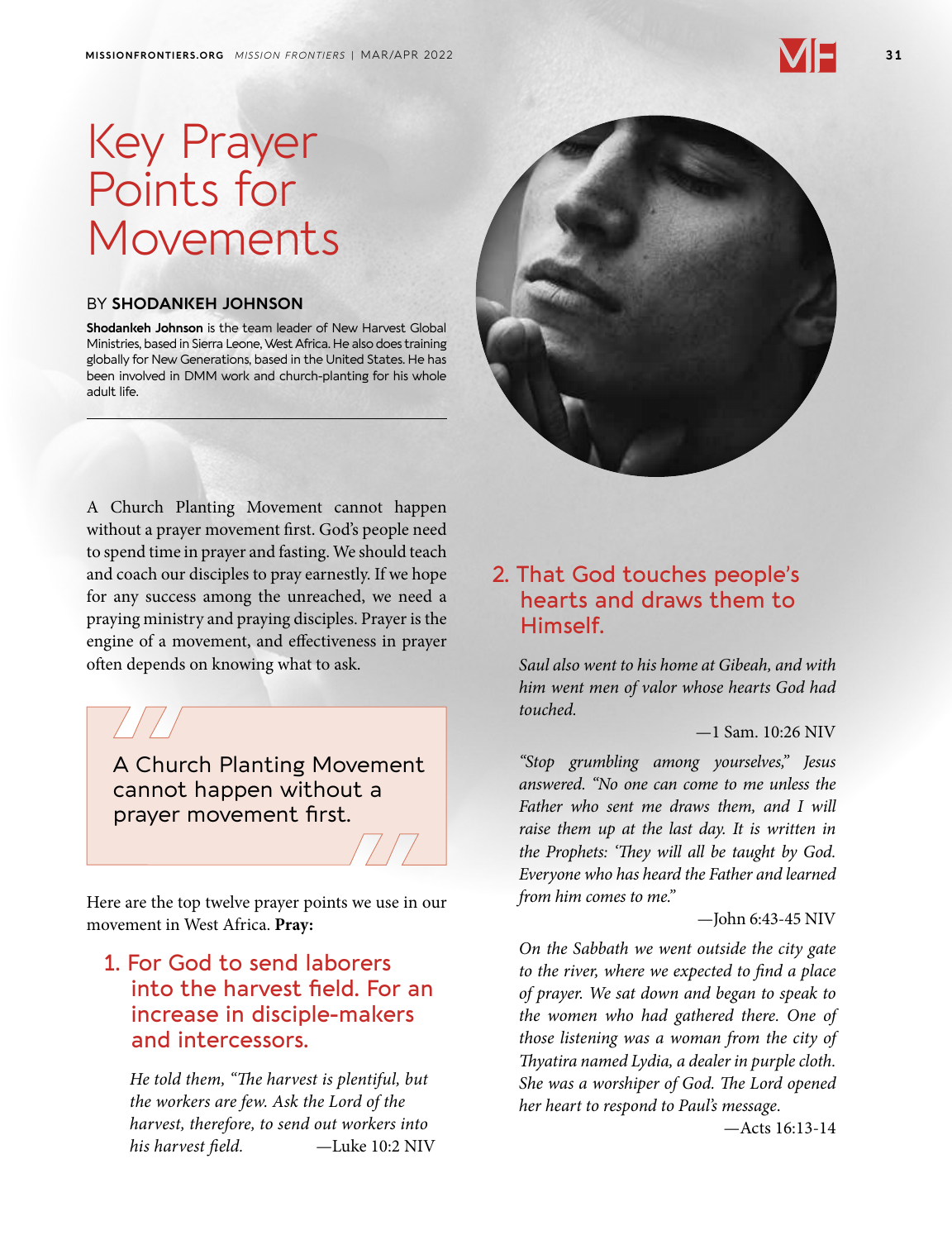## **MUSLIM WORLD PRAYER GUIDES 2O22**





# 30 DAYS OF PRAYER®

**APRIL 2–MAY 1 2022**

**Come join millions of Christians who have regularly participated in this remarkable global prayer effort.**

**More info 30DaysPrayer.com Order WorldChristian.com Email orders@worldchristian.com**

**ADULT AND CHILDREN'S VERSIONS AVAILABLE**









### THE ONLINE BOOKSTORE

LOOK AT THE WORLD THROUGH SOMEONE ELSE'S EYES... READ.

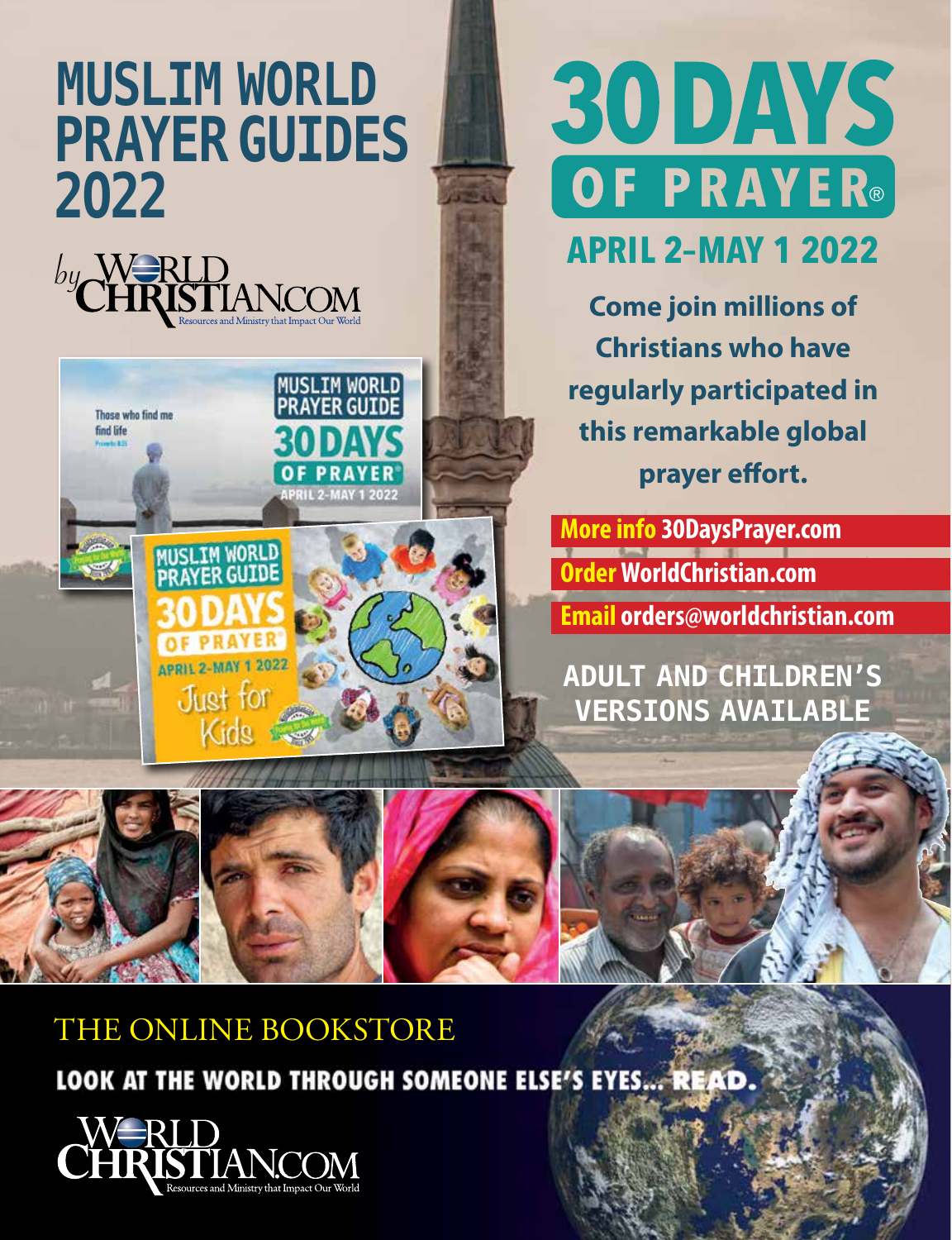

#### 3. For open doors for the gospel.

*And pray for us, too, that God may open a door for our message, so that we may proclaim the mystery of Christ, for which I am in chains. Pray that I may proclaim it clearly, as I should.*

—Col. 4:3-4 NIV

#### 4. To find Persons of Peace.

*When you enter a house, first say, 'Peace to this house.' If someone who promotes peace is there, your peace will rest on them; if not, it will return to you. Stay there, eating and drinking whatever they give you, for the worker deserves his wages. Do not move around from house to house.* —Luke 10:5-7 NIV

#### 5. That every stronghold and lie of the enemy be broken.

*For though we live in the world, we do not wage war as the world does. The weapons we fight with are not the weapons of the world. On the contrary, they have divine power to demolish strongholds. We demolish arguments and every pretension that sets itself up against the knowledge of God, and we take captive every thought to make it obedient to Christ.*

—2 Cor. 10:3-5 NIV

#### 6. That God would grant boldness in sharing the gospel.

*And now, O Lord, hear their threats, and give us, your servants, great boldness in preaching your word… After this prayer, the meeting place shook, and they were all filled with the Holy Spirit. Then they preached the word of God with boldness.*

—Acts 4:29,31 NLT

#### 7. For fresh anointing and the power of the Holy Spirit on the disciple-makers.

*"The Spirit of the Lord is on me, because he has anointed me to proclaim good news to the poor. He has sent me to proclaim freedom for the prisoners and recovery of sight for the blind, to set the oppressed free."* —Luke 4:18 NIV

*"I am going to send you what my Father has promised; but stay in the city until you have been clothed with power from on high."*

—Luke 24:49 NIV

*"But you will receive power when the Holy Spirit comes on you; and you will be my witnesses in Jerusalem, and in all Judea and Samaria, and to the ends of the earth."*

—Acts 1:8 NIV

*And the disciples were filled with joy and with the Holy Spirit.*

—Acts 13:52 NIV

#### 8. For an increase in signs, wonders, and miracles.

*Stretch out your hand to heal and perform signs and wonders through the name of your holy servant Jesus.*

—Acts 4:30 NIV

*"Fellow Israelites, listen to this: Jesus of Nazareth was a man accredited by God to you by miracles, wonders and signs, which God did among you through him, as you yourselves know.*

—Acts 2:22 NIV

*Very truly I tell you, whoever believes in me will do the works I have been doing, and they will do even greater things than these, because I am going to the Father.*

—John 14:12 NIV

*My message and my preaching were not with wise and persuasive words, but with a demonstration of the Spirit's power, so that your faith might not rest on human wisdom, but on God's power.*

 $-1$  Cor. 2:4-5 NIV

#### 9. For protection for workers in the field.

*I am sending you out like sheep among wolves. Therefore be as shrewd as snakes and as innocent as doves.* ——Matt.10:16 NIV